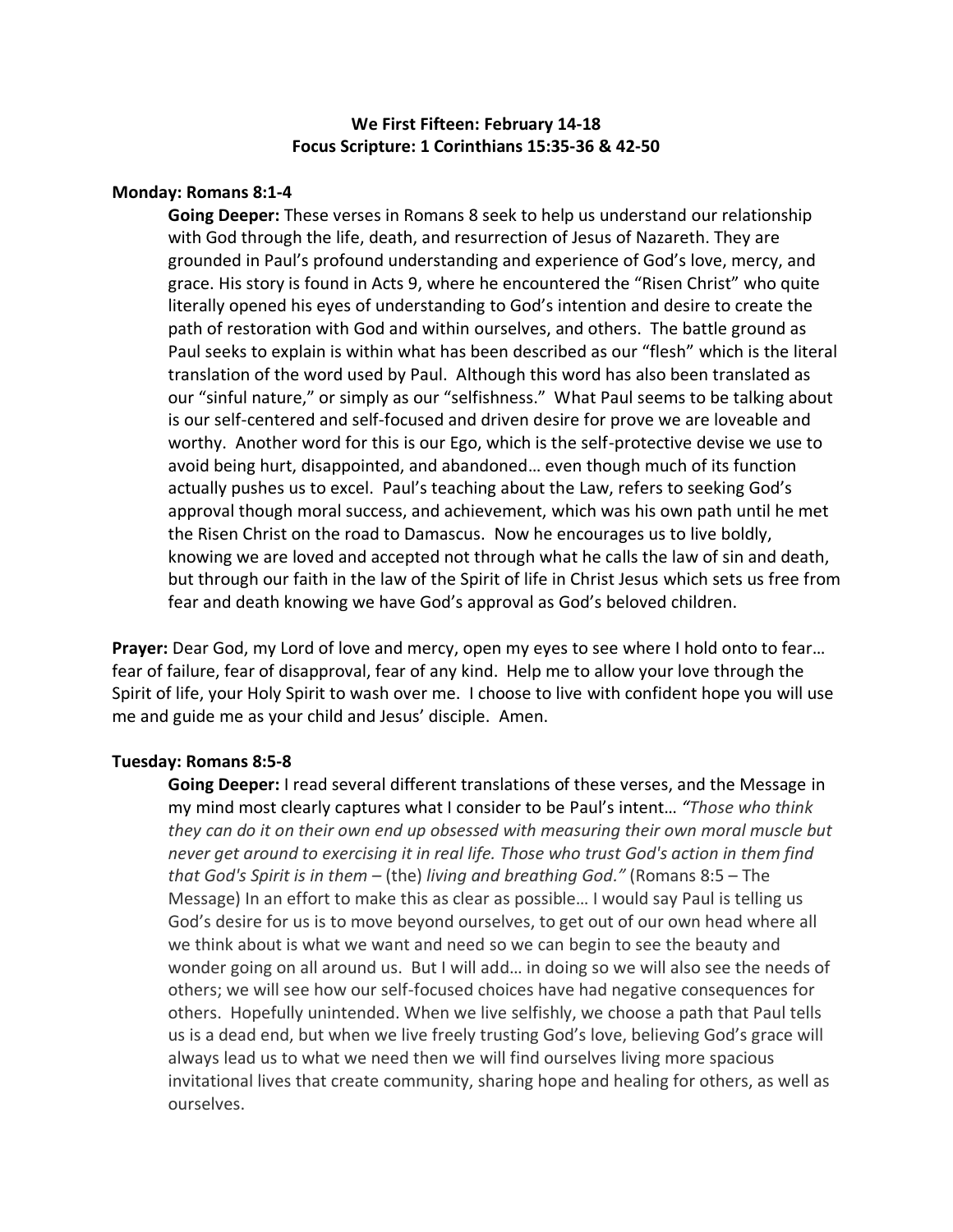**Prayer:** My God of abundance help me release my needs, wants and desires into your loving care. I want to live within your spacious grace. I want to live a life that is invitational rather than cautious and exclusionary. I want to learn to follow your lead and respond to your direction. I want to learn how to live life lead by your Spirit. Amen.

#### **Wednesday: Romans 8:9-11**

**Going Deeper:** Paul continues his teaching about living our lives guided by our faith. He tells us our lives through our faith are now in the hands of God, surrounded by God's Spirit and love. Where we discover the tension in this new way of living is what Paul defines as our sinful nature, sometimes translated as our "flesh" which simply refers to a self-centered ego driven lifestyle that seeks to fulfill our individual needs not merely instead of, but sometimes at the expense of the communal needs of others. He tells us you are done with that old dead way of living, while at the same time acknowledging we still feel its push and pull within us… *"But for you who welcome him, in whom he dwells even though you still experience all the limitations of sin – you yourself experience life on God's terms."* (Romans 8:10 – The Message) He assures us that by faith, the same power of God that raised Jesus from the dead is within us and will give us what we need as we struggle to be free of our selfish ego driven desires. Where this is actualized within us is through our faith in God's love and provision for us. Trusting God will always give us, or lead us to what we need, knowing that God's way for us is not always the easy way, and in fact more often than not calls us to let go of our hold on life and its outcomes as we go deeper into our trusting faith in God's love. I encourage you to read Romans 8:11 and keep this one verse before you throughout your day. Read several different translations… Listen to what Paul is trying to tell us and ask the Holy Spirit to help you clearly hear God's message for you within these words. *"When God lives and breathes in you (and he does, surely as he did in Jesus), you are delivered from that dead life. With his Spirit living in you, your body will be as alive as Christs!"* (Romans 8:11 – The Message)

**Prayer:** Loving God, may your grace sustain me today. As I feel the inner movement of my struggle with my wants and your desire for me, help me remember your Spirit lives in me and will give me what I need to live faithfully and graciously. Amen.

## **Thursday: Romans 8:12-17**

**Going Deeper:** In these words, I hear Paul telling us it is time to put our words into action! Trust what God has done and continues to do within and for you! I believe the Message captures this for us… *"God's Spirit beckons. There are things to do and places to go! This resurrection life you received from God is not a timid, grave-tending life. It's adventurously expectant, greeting God with a childlike 'What's next, Papa?' God's Spirit touches our spirits and confirms who we really are. We know who he is, and we know who we are: Father and children."* (Romans 8:14-16) The foundational question in these verses is… do we really know and trust who we are by and through God's love and grace? This is our truth, and yet it has not always been our truth and for many of us, even if we grew up in the church, we are still very much aware of how and where we